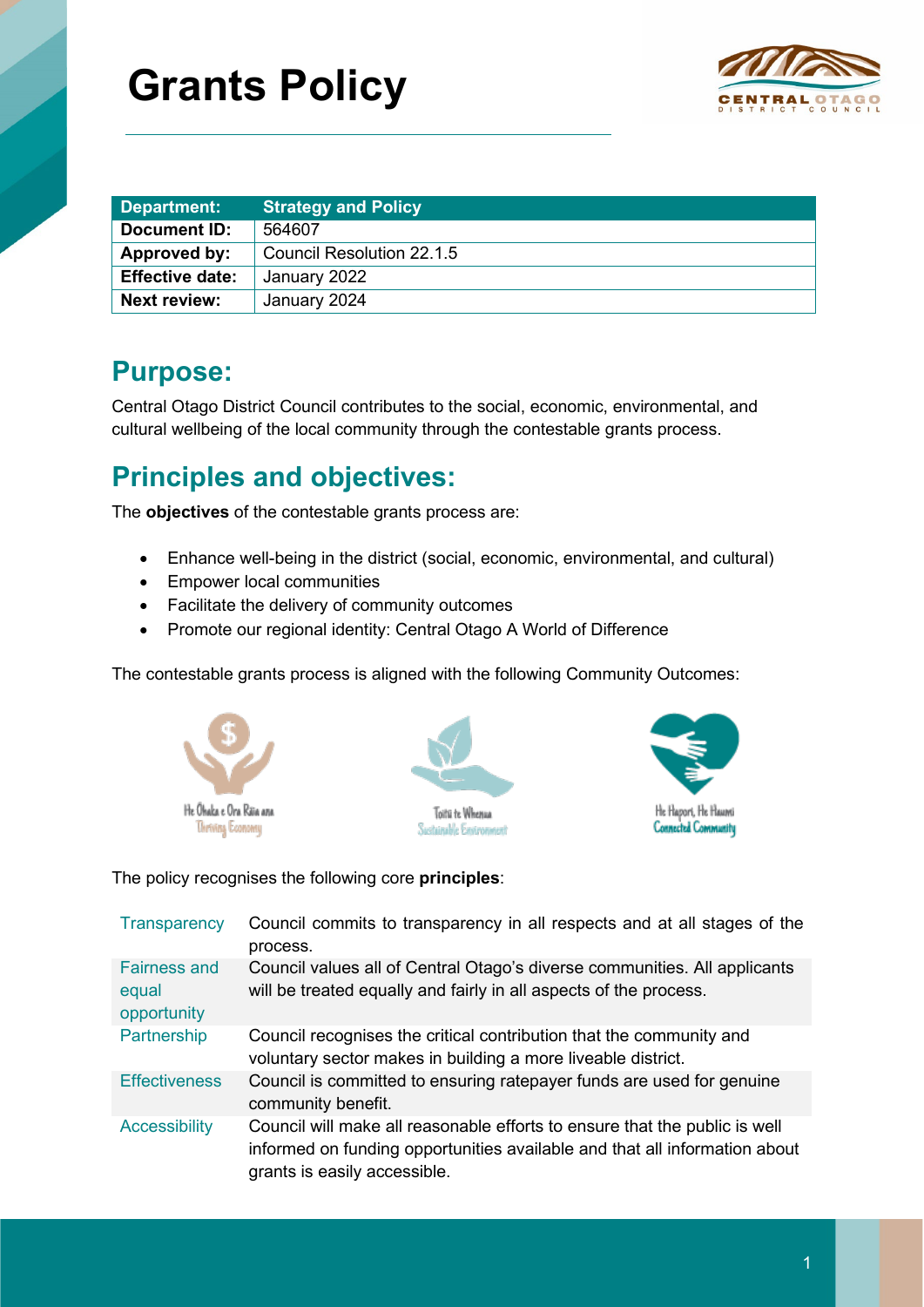

Council will provide clear guidance on what is required from those applying for funding and will take all reasonable steps to provide assistance to those completing applications. Efficiency Council will handle the applications without placing undue burden on

**Scope:**

The policy applies to ratepayer funded grants operated by Council. It does not apply to external grants administered by Council.

### **Definitions:**

| Grant              | A grant is a fund given by Council to a group or individual for a<br>specific purpose with a wider public or community benefit.<br>Grants do not need to be paid back.         |
|--------------------|--------------------------------------------------------------------------------------------------------------------------------------------------------------------------------|
| <b>Well-beings</b> | The use of 'well-being' in this policy is consistent with the<br>usage in the Local Government (Community Well-being)<br>Amendment Act 2019 and the Local Government Act 2002. |

# **Policy:**

#### **Contestable grant process**

applicants.

All Council and Community Board grants will be awarded through a contestable process to enable decision makers to compare funding proposals and allocate grants as fairly as possible.

Applications are invited during scheduled funding rounds, with publicly advertised opening and closing dates.

Every eligible organisation and individual has an equal opportunity to be considered for a grant.

Final allocation decisions are made in a public forum.

#### **Funding rounds**

Funding rounds will occur twice per year and opening and closing dates for the applications will be publicly notified.

Applications outside the funding cycle will only be considered in exceptional circumstances.

#### **General criteria**

Applications will be assessed against criteria applied equally and fairly to all applications within each funding round.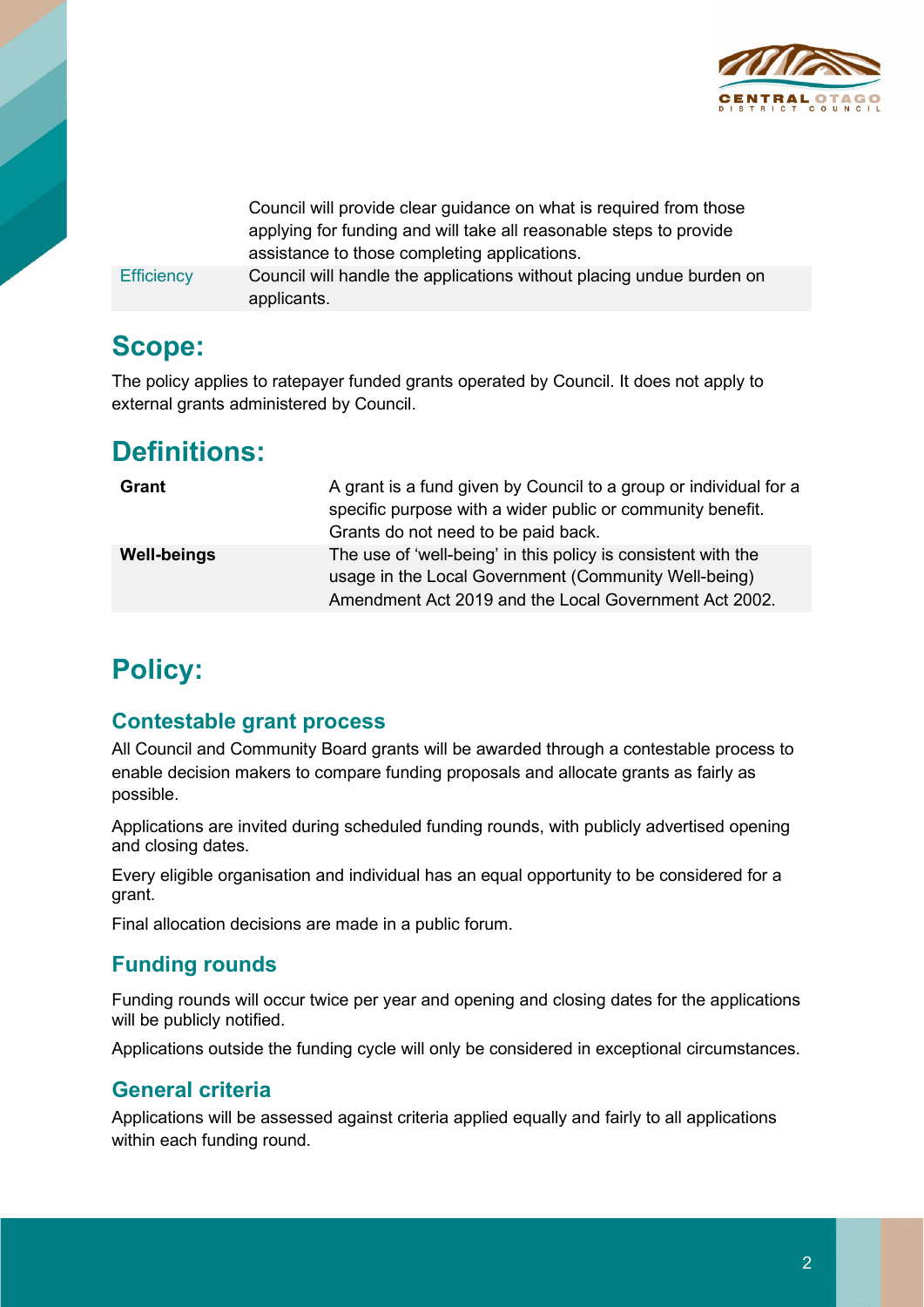

Assessment criteria is publicly accessible and published on our website. Assessment criteria may change between funding rounds. Community Boards or Council may add additional criteria or areas of priority to a specific funding round.

Organisations and individuals must have appropriate health and safety practises, planning and governance, and demonstrate readiness for the receipt of funding and its appropriate use.

#### **Financial requirements**

Applicants must:

- have appropriate financial management, planning and governance, and demonstrate readiness for the receipt of funding and its appropriate use
- have a positive track record of using Council funding and are up to date with required reporting (if previously funded).

It is preferred that applicants:

• have a potential to become self-sustaining and are able to demonstrate a plan to deliver on this

#### **Excluded activities**

The following projects and activities will not be funded:

- where the primary purpose is to promote religious or political activity
- where the project is part of the core business of another public organisation or service provider
- debt servicing or repayment
- legal expenses
- medical expenses
- physical works that have not received the required consents or permits
- purchase of alcohol.

#### **Retrospective expenses**

Where the project or activity has already taken place, funding will not be awarded retrospectively, except in exceptional circumstances.

#### **Allocation of funding**

The funding pool available for grants will be set by Council in collaboration with Community Boards every three years through the Long-term Plan process. No individual grant applications will be accepted during the Long-term Plan process. The funding available for each different grant type will be advertised when applications are publicly called for.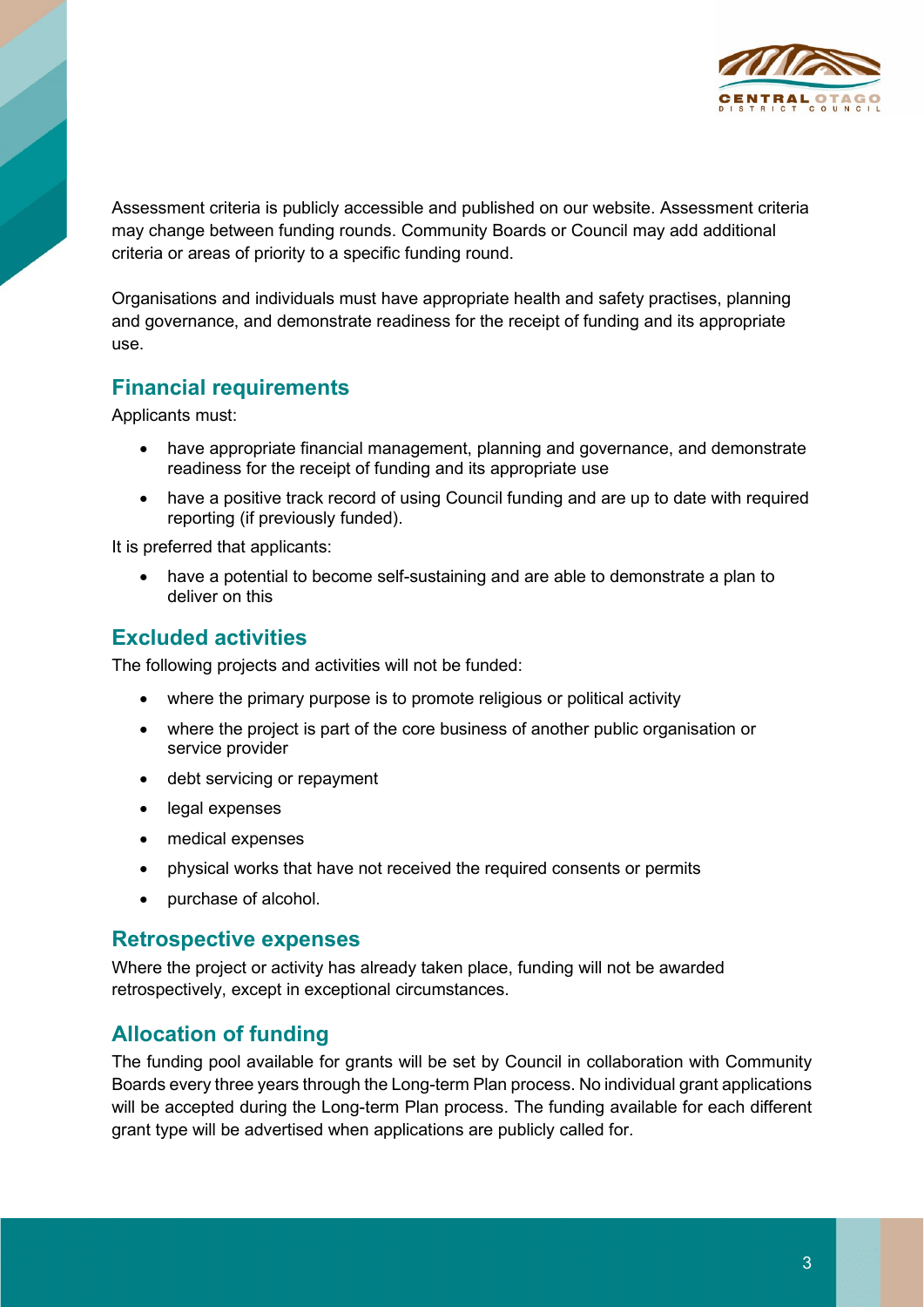

All grants will need to be spent within one year of being awarded, unless an extension has been granted. Where funds remain unspent following project completion, these must be returned to Council. If the project does not proceed, funding must be returned to Council.

Where a group generates a profit and seeks to return the investment into the community, it is preferred that excess funding is returned to Council for redistribution to the community through the contestable process.

#### **Annual grants**

Council and Community Boards have the discretion to allocate funding on a recurring basis for up to three financial years within a current long-term plan. If a grant is to be awarded for the maximum term of three financial years, this must be done during year one of the relevant long-term plan.

Recipients of grants awarded for multiple years are not required to re-apply each year. Recipients must report on the progress and the outcomes delivered from the grant money already received. Satisfactory progress must be demonstrated before funds will be released for the following year.

#### **Awarding of partial grants**

In the event a grant is awarded for less than what was requested, Council and Community Board members may stipulate what part of the project or activity the grant is to be used for. Recipients cannot use the funding for any purpose other than that is stipulated.

#### **Accountability requirements and proportionality**

All recipients are required to complete and submit a monitoring and evaluation form. Failure to submit this form will impact on the ability of the recipient to receive future funding from the Council.

A tiered approach to accountability and application requirements will be taken. The processes and documentation that applicants are asked to complete will be proportionate to the size of the grant, with higher dollar value grants having greater accountability requirements.

### **Relevant legislation:**

Local Government Act 2002

### **Related documents:**

Community Guide to the Grants Process